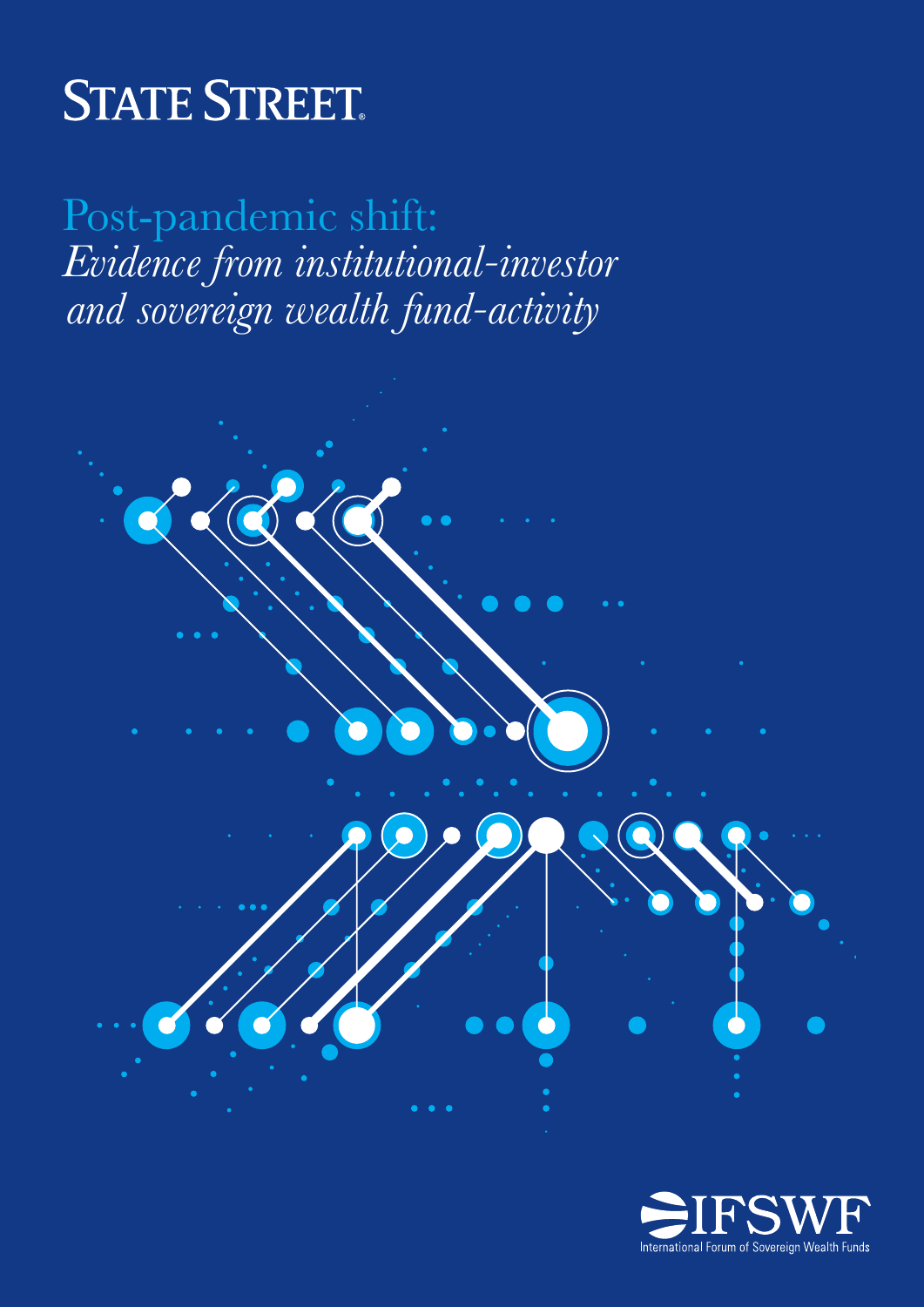# **Introduction**

Institutional investor behaviour and sovereign wealth fund activity proved remarkably resilient in the brief recession during the COVID-19 pandemic. Institutional investors had already started 2020 holding portfolio cash at their highest levels since the 2008-09 financial crisis. Sovereign wealth funds ended 2019 in risk-off mode, having deployed the least amount of capital into direct investments since 2015: only \$35.9 billion – 17% less than the previous year. Having accumulated plenty of cash to weather the storm, institutional investors and sovereign wealth funds deployed some of this capital and reduced fixed income positions to add exposure to risk assets taking advantage of depressed prices before financial markets rebounded and institutional risk sentiment improved during the period up to March 2021.

Since then, State Street's indicator of systemic risk for global equity markets – which captures the proportion of market returns explained by a fixed number of statistical factors through time – reveals that markets have become more robust with a broader set of factors influencing stock markets over the past year. Similarly, the State Street MediaStats Thematic Indicators – which capture the negative intensity of global news coverage pertaining to specified themes – reveal that while COVID-19 had been the most prominent media narrative over the preceding year, inflation and international conflict themes have become more important determinants of market performance over recent months, presenting new multi-faceted challenges for investors.

In this report, we uncover insights into how institutional investors and sovereign wealth funds implemented their capital flow and portfolio reallocation decisions over the past year as market conditions evolved, powered by State Street's proprietary indicators of institutional investor flows and holdings derived from the anonymised and aggregated activity of institutional investors representing more than \$43 trillion in assets<sup>1</sup>. This data is contextualised by input from members of the International Forum of Sovereign Wealth Funds (IFSWF).

<sup>1</sup> Source: State Street. As of December 31, 2021.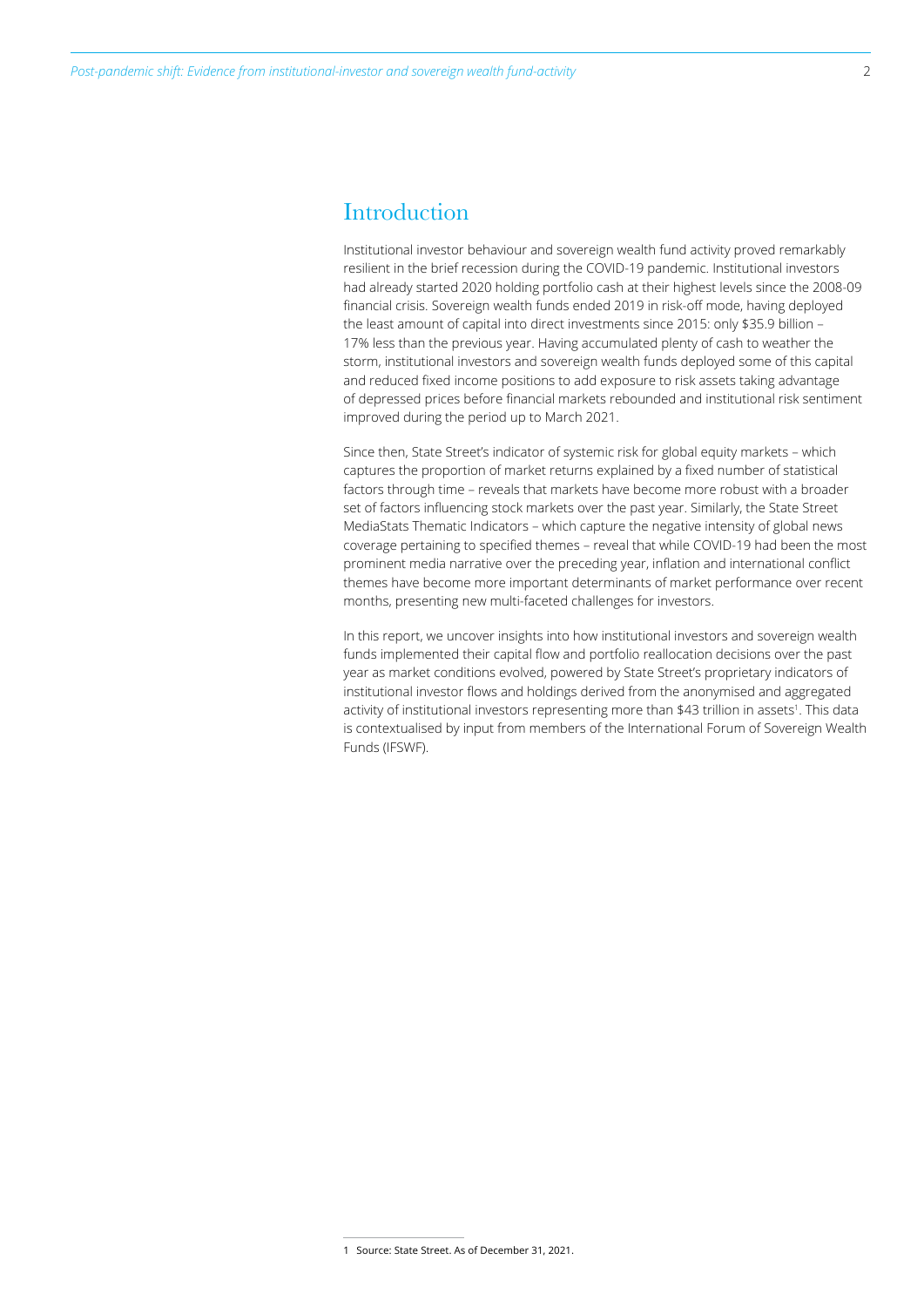State Street analysed its dataset of unique indicators that capture aggregated and anonymised capital flows, portfolio positions and the behaviour of long-term institutional investors across multiple asset classes, sectors and countries. The indicators capture a diverse group of large global institutional investors, including sovereign wealth funds, collective funds, mutual funds, pension products, insurance products and others. These indicators are derived from security-level transactions, holdings, and borrowings, and are aggregated and anonymised through a robust process to help ensure the preservation of underlying client confidentiality. The indicators provide objective insights into demand and risk sentiment derived from the aggregated activities of long-term institutional investors representing more than \$43 trillion in assets under custody and administration at State Street<sup>2</sup>.

To complement this data and provide more colour and context for the quantitative analysis, the IFSWF asked some of its largest members that deploy capital in global markets for some insights into their asset allocation strategies over the last year. These responses were provided with the promise of anonymity. These institutions came from Central Asia, East Asia, West Asia, Australasia, and North America.

<sup>2</sup> Source: State Street. As of December 31, 2021.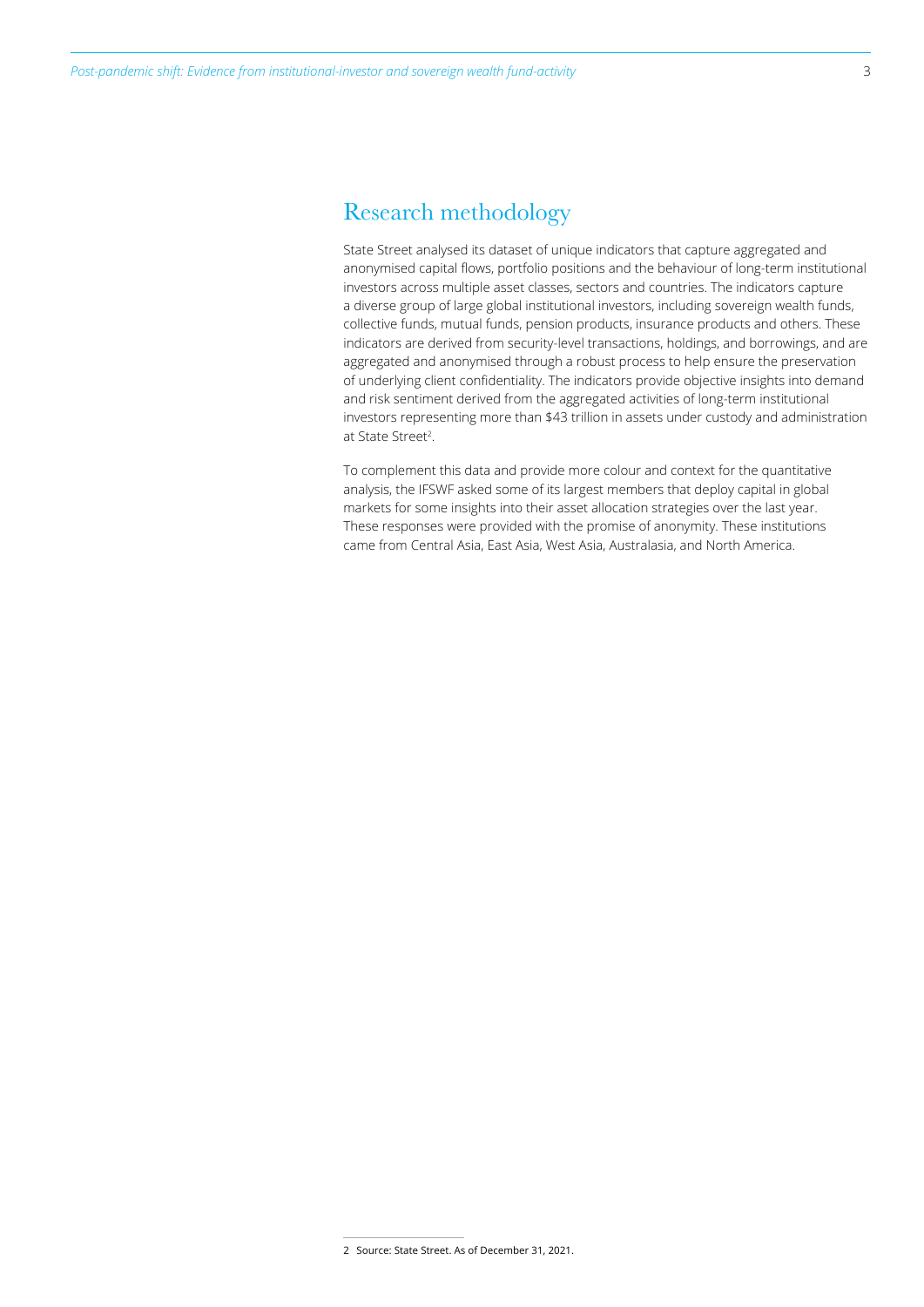### New challenges on the horizon

As economies around the world emerged from the shadow cast by the COVID-19 pandemic, investors are faced with new risks. Today, risk assets are re-pricing due to international conflict, inflation, and central bank policy responses (Figure 1).



#### **Figure 1: Media coverage intensity of COVID-19 and international conflicts**

Source: State Street Global Markets, MediaStats. This figure displays the gradual decline in media coverage relating to COVID-19 and the sharp increase in coverage of international conflicts since the war between Russia and Ukraine began. As of 15 March 2022.

> Global equity markets have become less concentrated since the outset of the pandemic. Having previously reached an all-time high during March 2020, State Street's measure of systemic risk (i.e. fragility) for global equity markets has since declined and remained low over the past year, currently standing close to the lowest levels observed over the prior year. However, market turbulence has increased due to the conflict between Russia and Ukraine, reaching the highest levels since the start of the pandemic in March 2020 (Figure 2).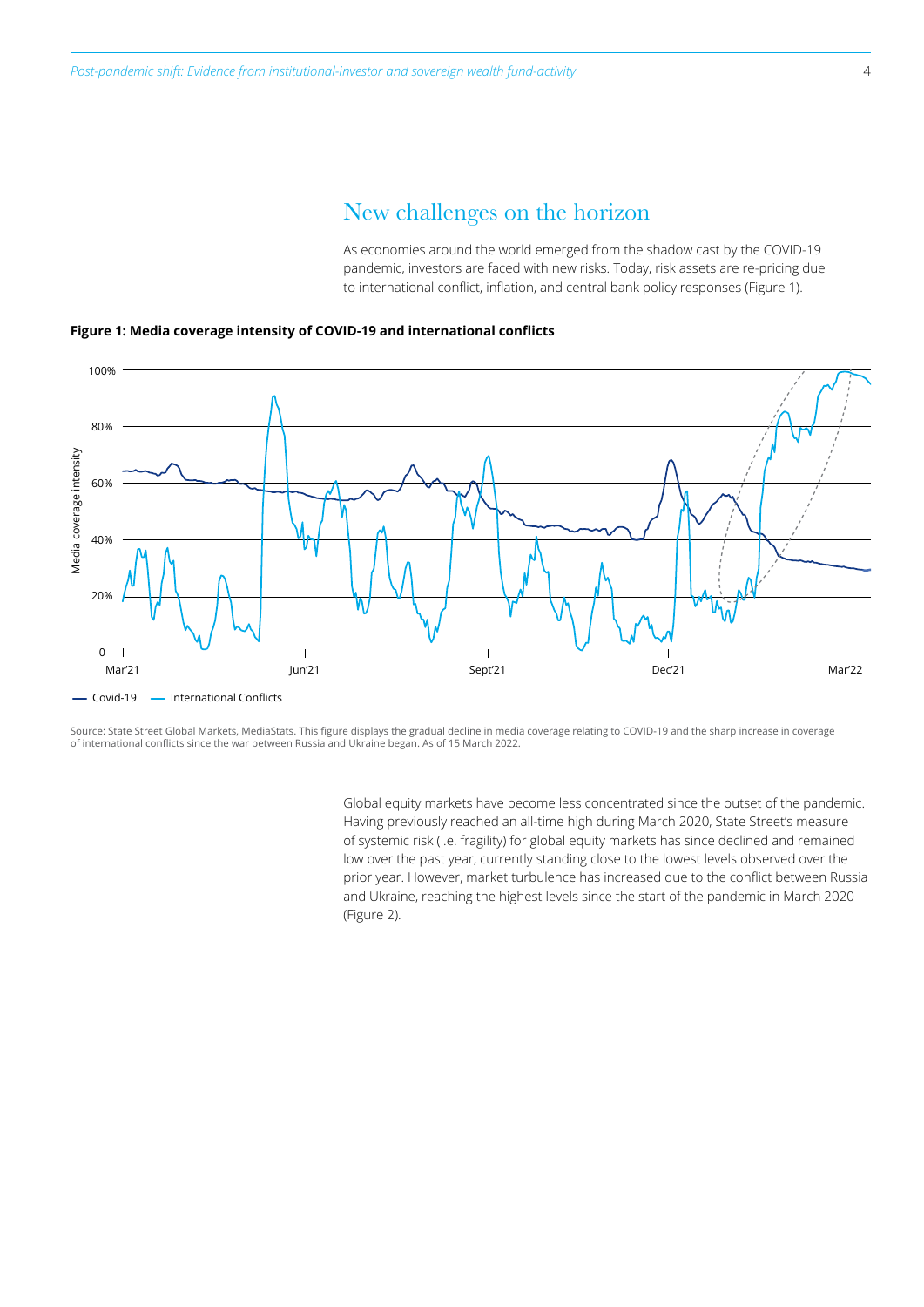

#### **Figure 2: Global equity turbulence and systemic risk**

Source: State Street Global Markets. This figure displays the increase in global equity turbulence while systemic risk (i.e. market fragility) has remained low. As of 15 March 2022.

> Meanwhile, inflationary pressures have spread across global markets, initially fuelled by supply-side disruptions induced by COVID-19 and more recently by higher food, commodity and oil prices from geopolitical uncertainty, compounded by decade-old accommodative monetary and fiscal policies, with no signs of inflationary pressures stalling in the short-to-medium term. The State Street PriceStats measures of online price inflation have shown a steady rise in prices globally since the start of the pandemic in March 2020 (Figure 3). Indeed, the United States, United Kingdom, Eurozone, and emerging markets are now observing record inflation pressures over the past decade, with some at multi-decade levels.

#### **Figure 3: Monthly global online price inflation**



A) Monthly global online price inflation and B) Annual global food, fuel online price inflation

Source: State Street Global Markets, PriceStats. This figure displays the increase in global online price inflation since 2020. As of 15 March 2022.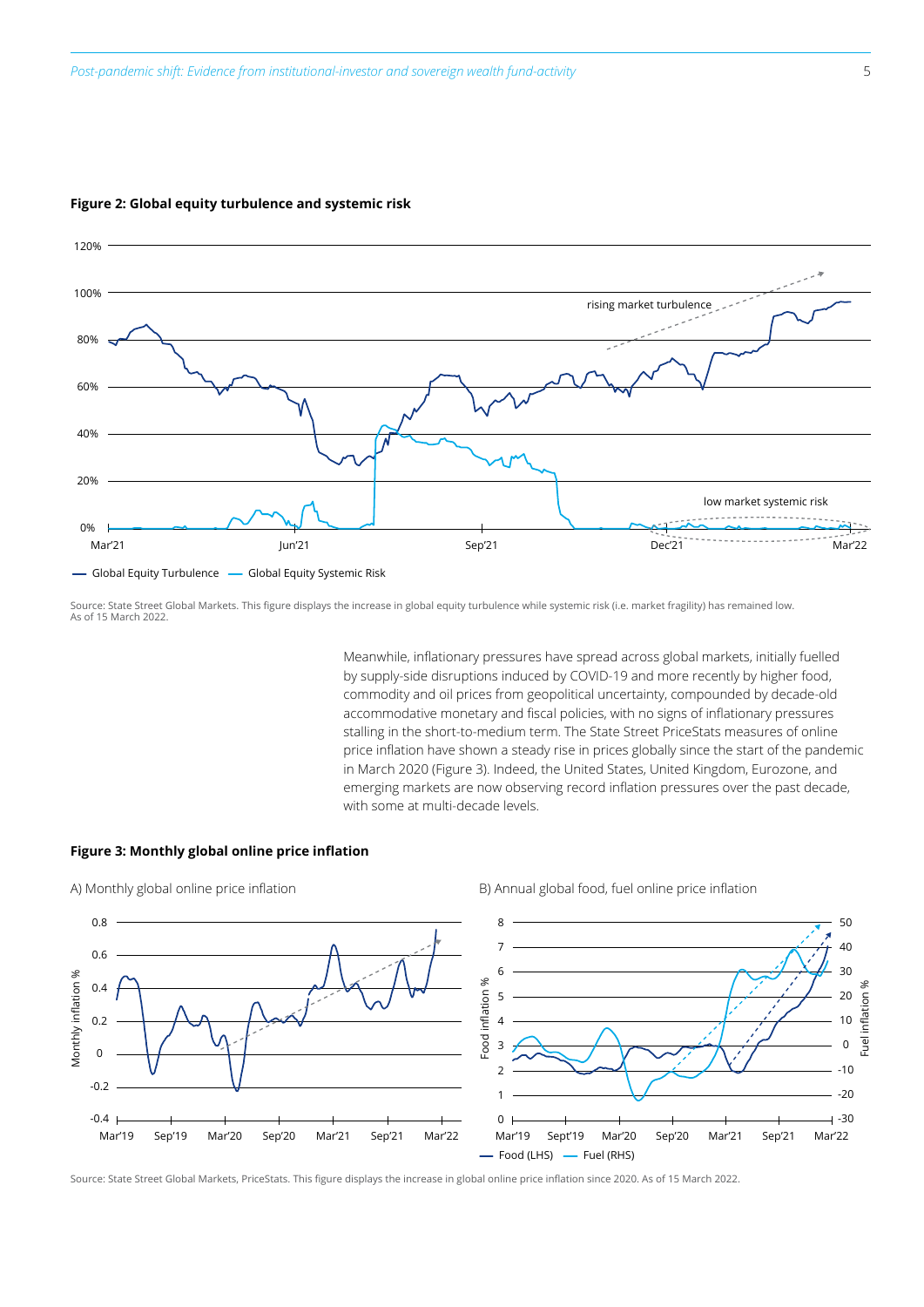### Institutional investor activity: Signs of caution

Following a period of opportunistic rebalancing and selective risk-taking during 2020, the past year has seen institutional investors moving toward assets and markets considered to be less risky. State Street's Behavioural Risk Scorecard Multi-Asset Flow & Holdings scores (Figure 4) – an aggregate measure of risk appetite derived from the capital flows and holdings by institutional investors across multiple asset classes and factors – turned negative in early February 2022 and reached its lowest in two years. The risk aversion evidenced by institutional investors through their capital flow decisions has also become more broad-based, with evidence of risk-off behaviour manifesting across investors' equity, fixed income, foreign exchange and asset allocation decisions over recent months.

#### **Figure 4: Institutional capital flows and holdings across risk assets**



Source: State Street Global Markets. Figure displays changes in institutional investor portfolio flows and holdings in risk assets across asset classes (summarised by the BRS Flows and Holdings score, respectively). As of 15 March 2022.

> Institutional investors' asset allocation decisions suggest that they are no longer adding to their equity exposure – which they had been doing since Q1 2020 – and are instead adding to their fixed-income and cash balances. Among sovereign wealth funds, the sentiment was the same. "The portfolio continues to be positioned with a neutral risk setting and around the middle of the range we would normally expect," said Raphael Arndt, CEO of Australia's Future Fund on 1 February 2022. "However, we have taken some risk off, particularly in the listed equities programme, given the run-up in prices and our view is that risk is likely to be less well-rewarded in future," he commented in the Future Fund's December 2021 portfolio update.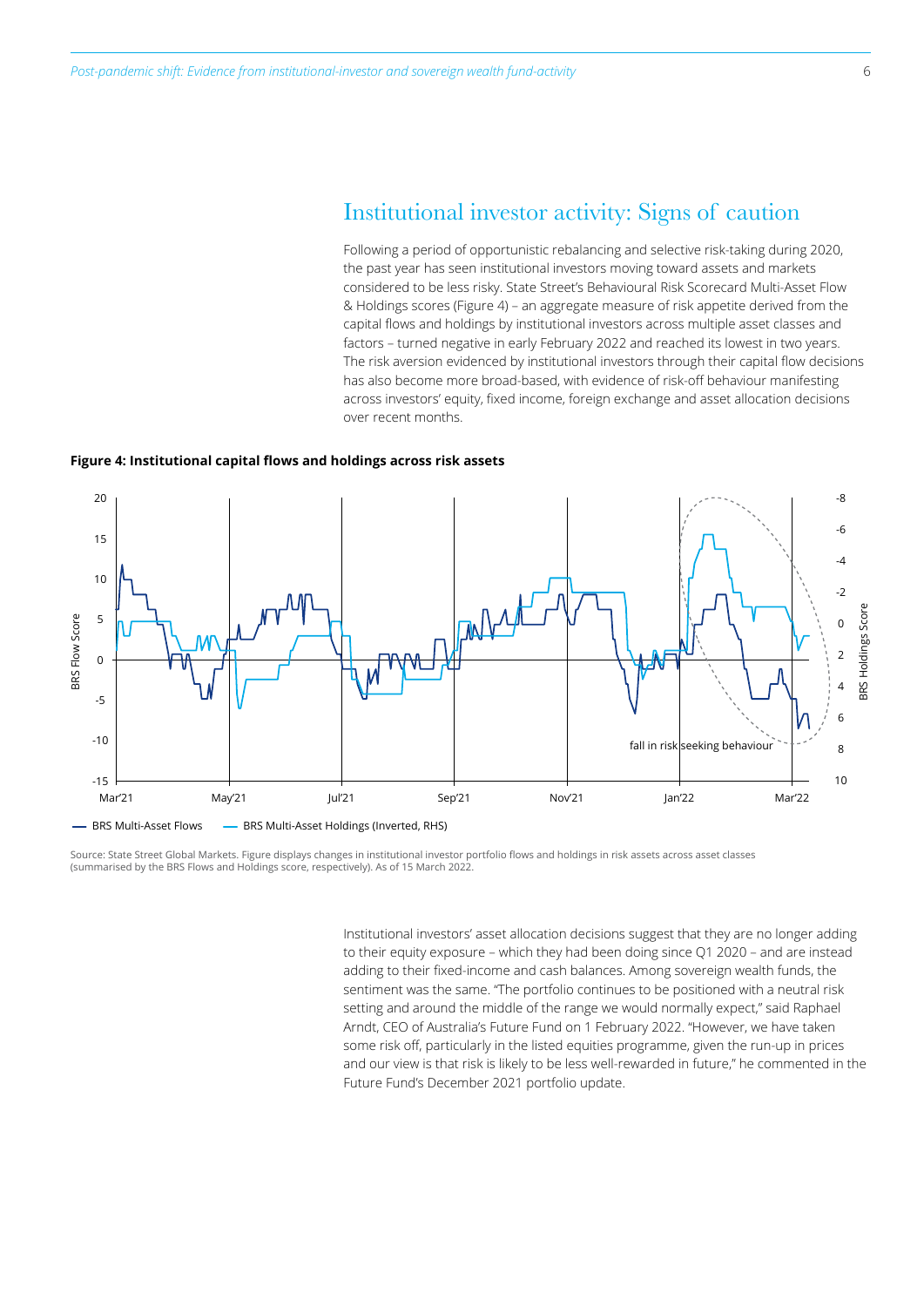

#### **Figure 5: Asset class weights of institutional investors**

Source: State Street Global Markets. This figure displays portfolio holdings by institutional investors. As of 15 March 2022.

The strong capital outflows from emerging markets – the largest level of selling observed over the previous five years – have been matched by robust demand for stocks in developed markets. Within sectors, institutional investors continue to show a strong preference for defensive sectors such as consumer staples and utilities, which is unsurprising as volatility has risen in response to military actions in Eastern Europe. However, cyclical flows have also started to recover recently. Energy, materials, discretionary and industrials are all seeing inflows, while the financial sector has observed strong capital outflows. That said, most sovereign wealth funds are taking the long view and sometimes a contrarian stance. For example, one IFSWF member increased its emerging-market equity positions as the value/price gap widened, as emerging-market equity was cheaper than it was six months ago relative to its fair value estimates.

#### **Figure 6: Equity market institutional capital flow**



#### A) Developed- and Emerging-market and Emerging-market B) Cyclicals, defensive and financial sector flows



Source: State Street Global Markets. Figures display equity market and sector flows by institutional investors. As of 14 March 2022.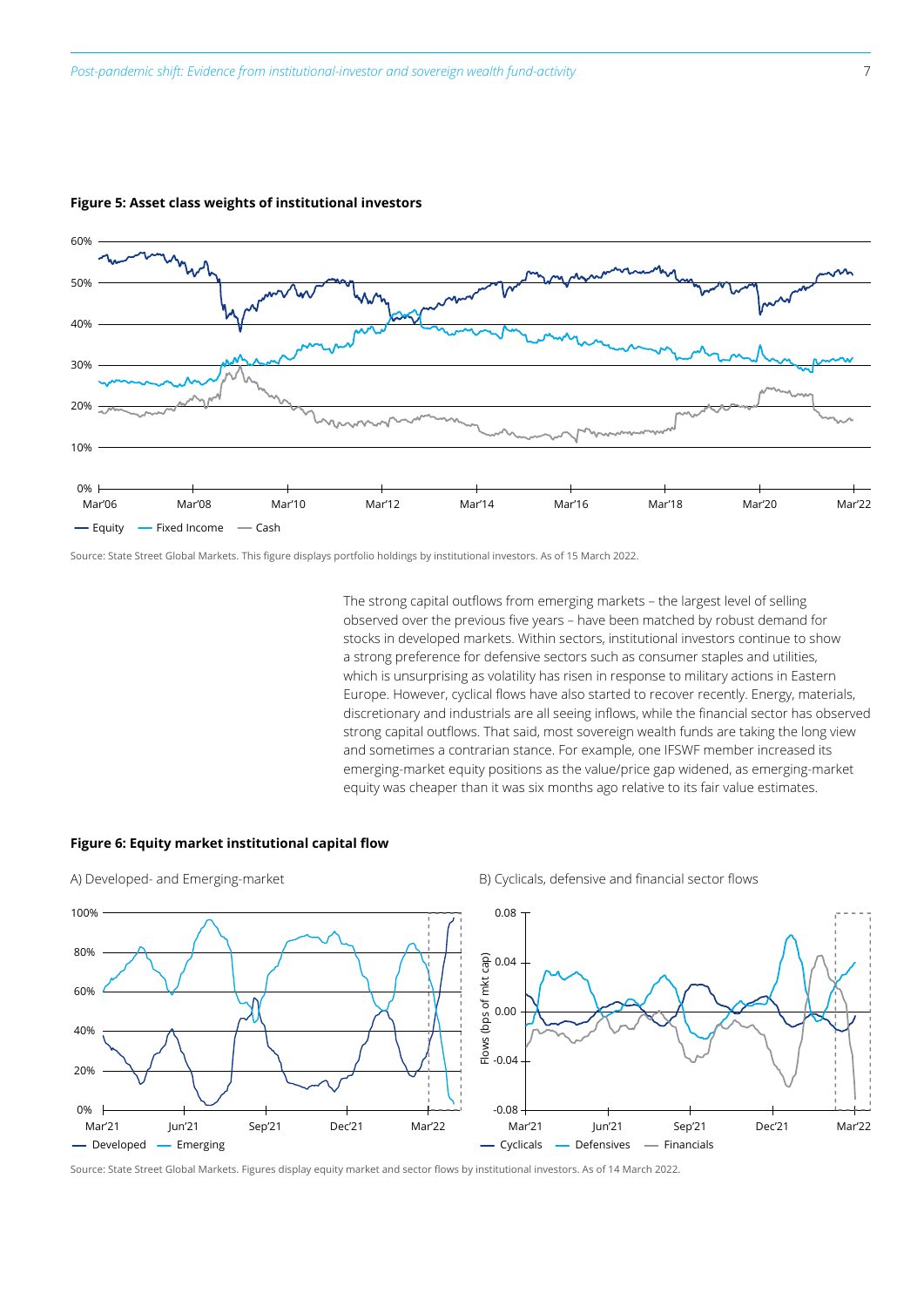In fixed income, heightened geopolitical risk has seen capital outflows from emergingmarket sovereign debt, while high-quality, developed-market sovereign bonds are maintaining stable capital inflows despite rising domestic inflationary pressures. Euro- and US-dollar-denominated corporate credit have also seen outflows, driven by a challenging combination of rising rates, high inflation and slower growth, tapering of quantitative easing from global central banks, and potential ripples from Russian sanctions. One beneficiary of the credit uncertainty and rising inflation pressures is the US Treasury Inflation-Protected Security (TIPS) market, where we have observed renewed appetite by institutional investors.

#### **Figure 7: Fixed-income market institutional capital flow**



A) Developed- and emerging-market bond, and US TIPS flows B) Euro and US-dollar corporate debt flows

Source: State Street Global Markets. Figures display fixed income market flows by institutional investors. As of 15 March 2022.

In foreign exchange, institutional investors have acted on currency sensitivity to developing international conflicts. Investors have replaced exposure to currencies with negative exposure to international conflict with currencies that have shown a more positive exposure to the theme, leading to outflows from currencies within close proximity to Russia and Ukraine, and inflows into currencies that are geographically more disconnected from the conflict (Figure 8). This pattern has the potential to continue, with investor positioning remaining close to neutral territory despite recent moves.



#### **Figure 8: Foreign currency exposure**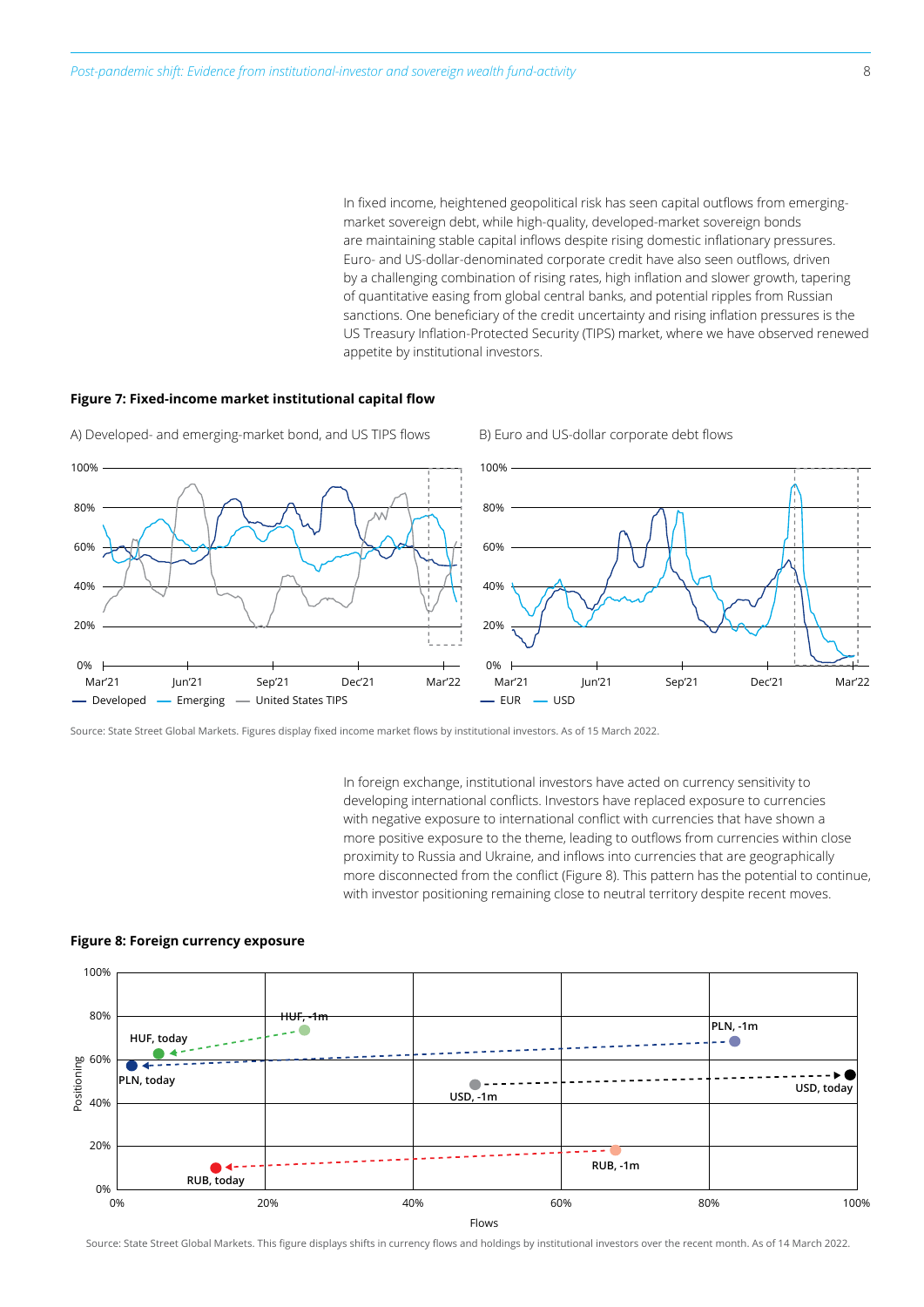## Private market participation remains active

Building on the strong interest in the previous year, 2021 is on course to set the highest private equity fundraising on record, according to State Street's Private Equity Index data. With data from the first three quarters of 2021 available, buyout and venture capital funds have surpassed the capital raising high-water marks of 2020, while fundraising in private debt has slowed in 2021 compared to 2020. Across regions, funds domiciled outside of the US and Europe continued their strong pace of fundraising, surpassing the amount raised in the whole of 2020 by more than 20% in the first three quarters. US funds are approaching the same amount raised in 2020, while European funds have maintained the same fundraising pace as they did the previous year.



#### **Figure 9: Fundraising in private equity**

Source: State Street Global Markets. This figure displays private equity funds raised by institutional investors. As of 15 March 2022.

Some sovereign funds noted an increased allocation to private markets for three reasons. First, they have long-term strategic asset allocation targets for private markets and are still building their private markets portfolio. Second, private markets can work as a diversifier in sovereign wealth funds' portfolios due to idiosyncratic opportunities, various risk-return spectrums and asymmetric information. Third, some sovereign wealth funds are adding illiquidity premiums by allocating to private markets as they have longterm investment horizons.

In terms of cash flow activity, during 2021 net cash flow for global buyouts, venture capital and private debt strategies recovered rapidly towards their pre-Covid levels. The improving net cash flow trend was driven by increasing investment activities coupled with a higher level of cash flow distributed to investors. Both the quarterly Distribution over Committed Capital (DCC) and quarterly Paid-in Capital over Committed Capital (PICC) measures posted their highest levels observed since 2013, according to State Street's private equity data. Indeed, several IFSWF members thought that there were more private equity firms on the road fundraising than there were those exiting their portfolio companies and returning cash to investors.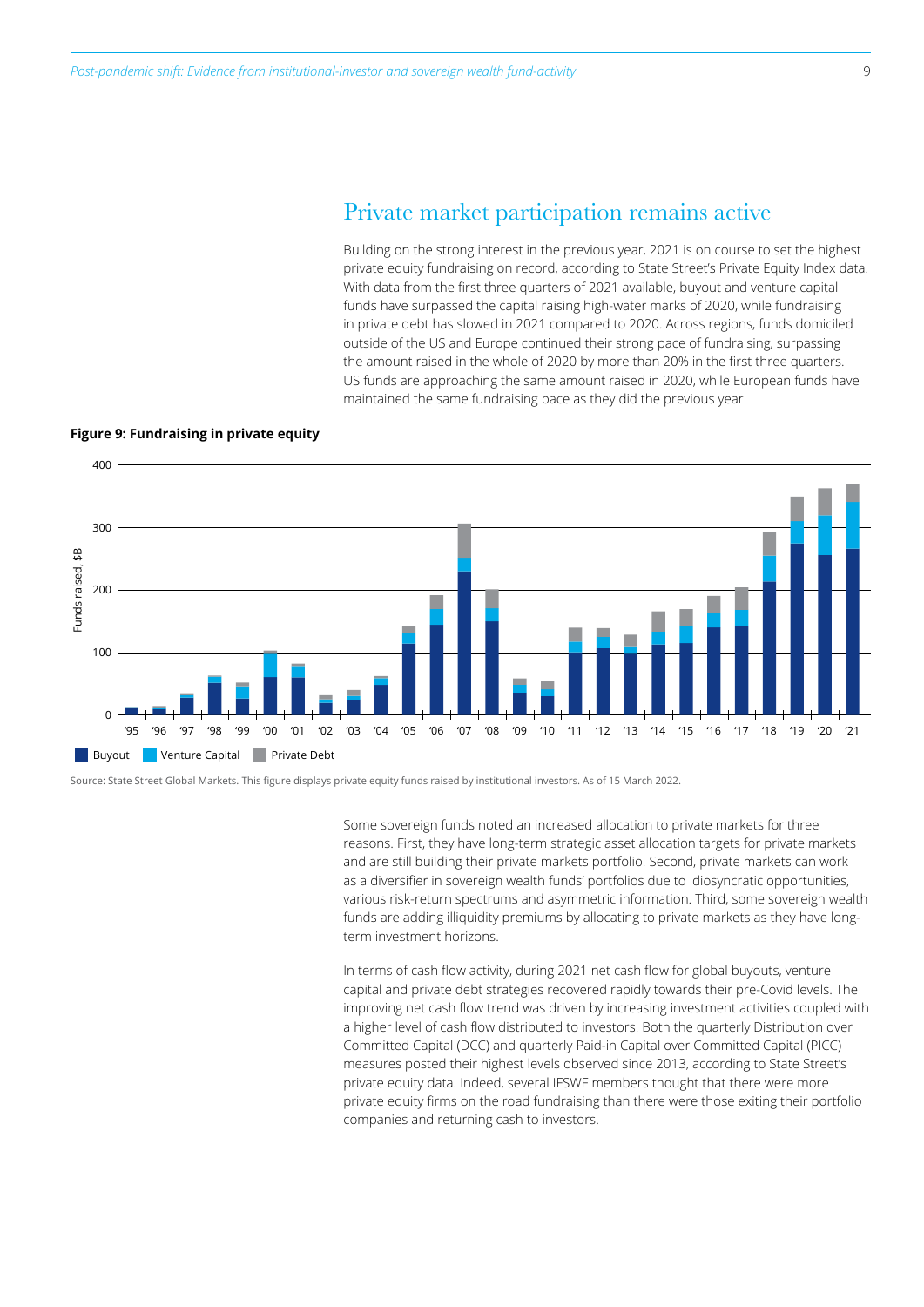

#### **Figure 10: Global private equity paid-in-capital and distributions**

Source: State Street Global Markets. This figure displays paid-in capital and distributions relative to committed capital. As of 15 March 2022.

# Conclusion: Institutional investors have adjusted positions to face new risks

A broader set of factors are now driving financial markets, which present institutional investors with new challenges and risks. International conflict and rising inflationary pressures now dominate the key market narratives against a backdrop of high global equity market turbulence but low systemic risk, with global equity market returns becoming driven by a wider set of factors. The evidence from institutional investors and the sovereign wealth fund community suggests that investors have responded to these new challenges. By rotating out of emerging-market to developed-market equities, shifting into defensive sectors, and reducing foreign exchange exposure to countries sensitive to international conflict, investors have adjusted their portfolio positions in response to the new challenges that lie ahead.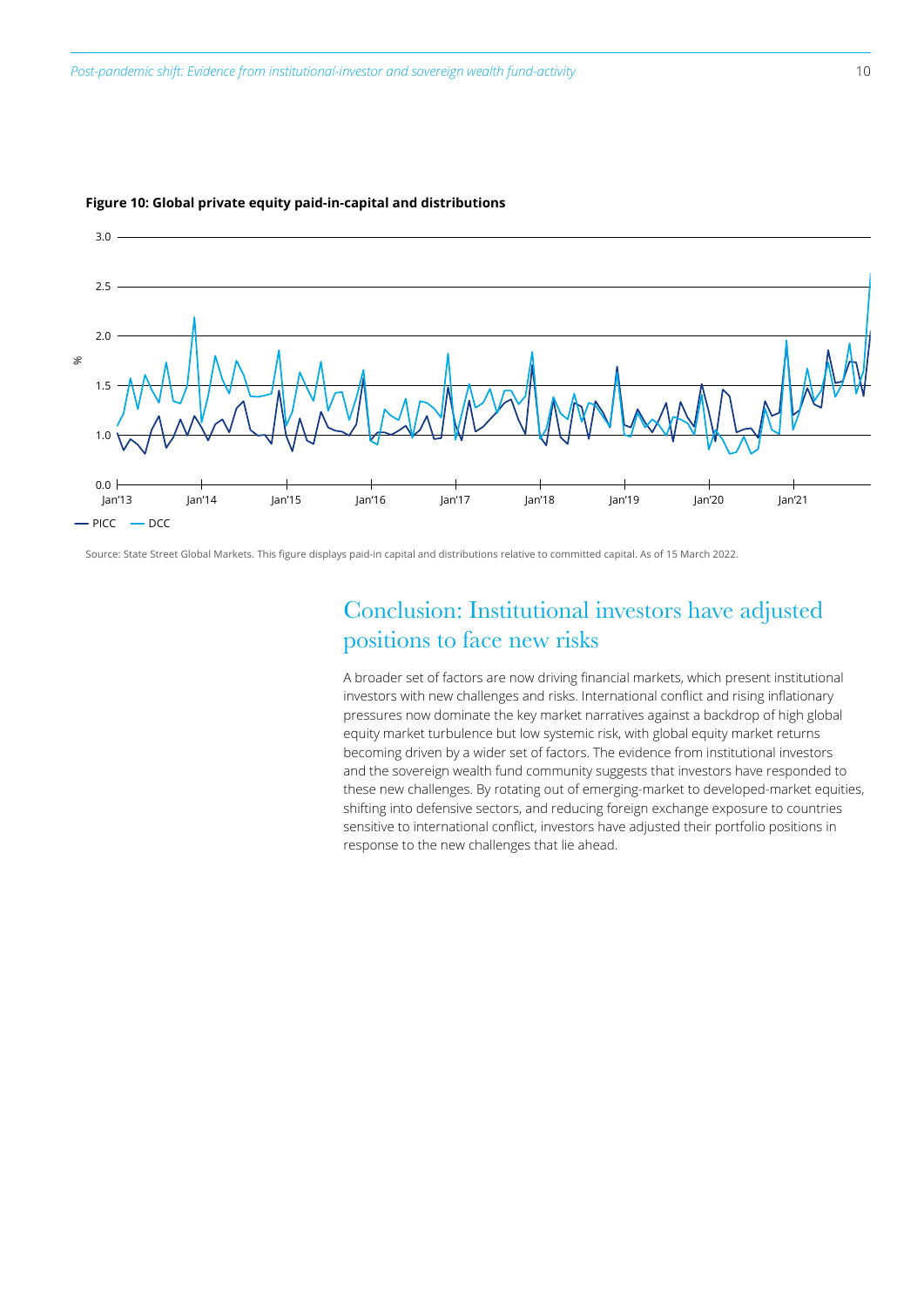# Contributors

# About the International Forum of Sovereign Wealth Funds (IFSWF)

The International Forum of Sovereign Wealth Funds (IF) is a global network of sovereign wealth funds established in 2009 to enhance collaboration, promote a deeper understanding of sovereign wealth fund activity, and raise the industry standard for best practice and governance.

# About State Street Associates®

State Street's academic affiliate, State Street Associates® (SSA), is a unique partnership that bridges the worlds of financial theory and practice. Part of State Street's Global Markets® division, SSA conducts portfolio construction, risk management and investment strategy research for institutional investors, leveraging proprietary information assets as well as partnerships with renowned academics from the Harvard Business School, MIT's Sloan School of Management, Boston College and EDHEC. State Street Associates was appointed by the IFSWF in 2016 as one of its two official research partners.

# Legal disclaimers

The material presented is for informational purposes only. The views expressed in this material are subject to change based on market and other conditions and factors, moreover, they do not necessarily represent the official views of State Street Global Markets® and/or State Street Corporation and its affiliates.